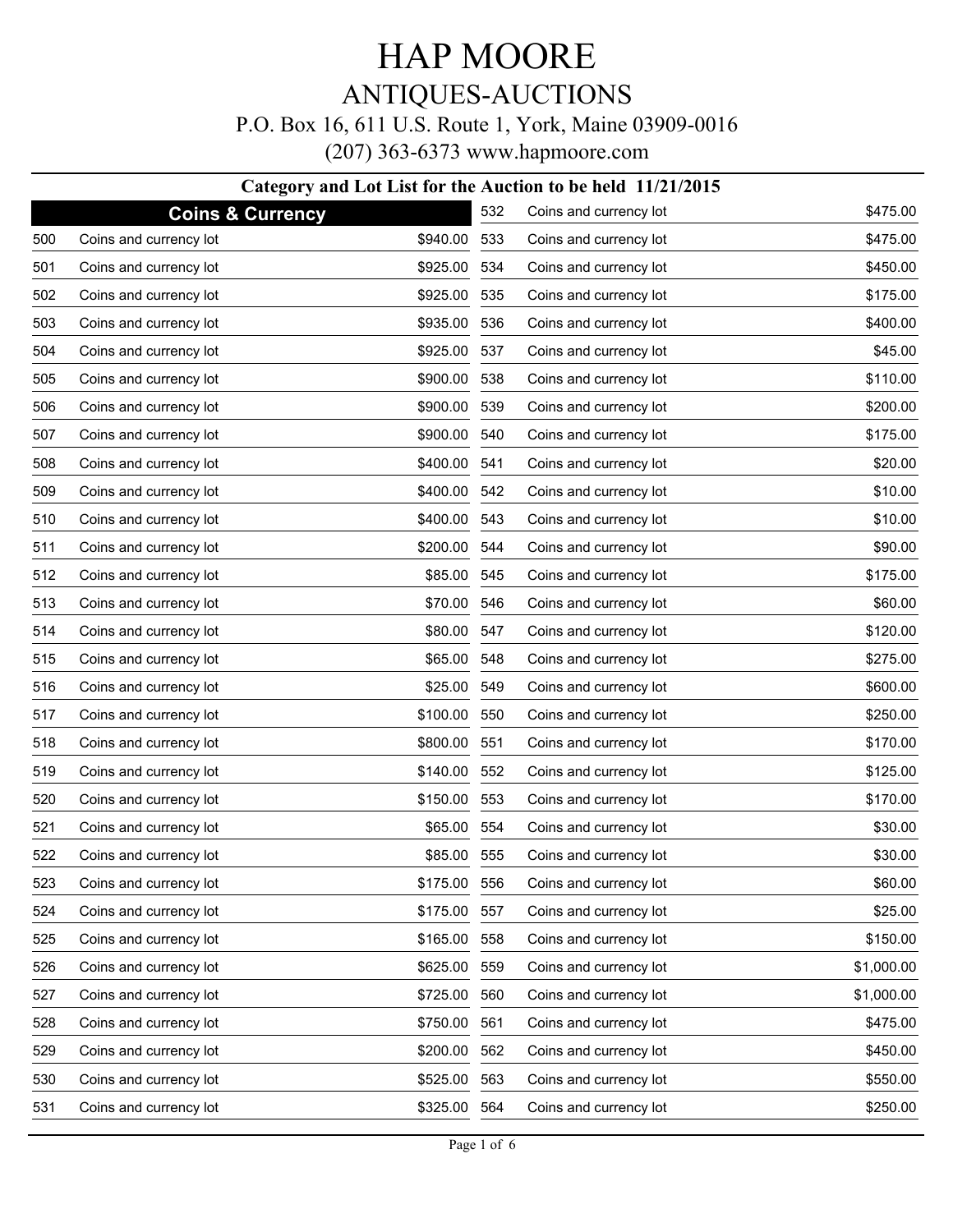## HAP MOORE ANTIQUES-AUCTIONS P.O. Box 16, 611 U.S. Route 1, York, Maine 03909-0016

(207) 363-6373 www.hapmoore.com

|     |                        | Category and Lot List for the Auction to be held 11/21/2015 |     |                        |            |
|-----|------------------------|-------------------------------------------------------------|-----|------------------------|------------|
| 565 | Coins and currency lot | \$175.00                                                    | 598 | Coins and currency lot | \$350.00   |
| 566 | Coins and currency lot | \$460.00                                                    | 599 | Coins and currency lot | \$550.00   |
| 567 | Coins and currency lot | \$225.00                                                    | 600 | Coins and currency lot | \$100.00   |
| 568 | Coins and currency lot | \$175.00                                                    | 601 | Coins and currency lot | \$150.00   |
| 569 | Coins and currency lot | \$225.00                                                    | 602 | Coins and currency lot | \$85.00    |
| 570 | Coins and currency lot | \$50.00                                                     | 603 | Coins and currency lot | \$225.00   |
| 571 | Coins and currency lot | \$250.00                                                    | 604 | Coins and currency lot | \$25.00    |
| 572 | Coins and currency lot | \$250.00                                                    | 605 | Coins and currency lot | \$50.00    |
| 573 | Coins and currency lot | \$100.00                                                    | 606 | Coins and currency lot | \$55.00    |
| 574 | Coins and currency lot | \$60.00                                                     | 607 | Coins and currency lot | \$80.00    |
| 575 | Coins and currency lot | \$250.00                                                    | 608 | Coins and currency lot | \$35.00    |
| 576 | Coins and currency lot | \$10.00                                                     | 609 | Coins and currency lot | \$275.00   |
| 577 | Coins and currency lot | \$40.00                                                     | 610 | Coins and currency lot | \$75.00    |
| 578 | Coins and currency lot | \$10.00                                                     | 611 | Coins and currency lot | \$675.00   |
| 579 | Coins and currency lot | \$115.00                                                    | 612 | Coins and currency lot | \$50.00    |
| 580 | Coins and currency lot | \$150.00                                                    | 613 | Coins and currency lot | \$1,150.00 |
| 581 | Coins and currency lot | \$145.00                                                    | 614 | Coins and currency lot | \$65.00    |
| 582 | Coins and currency lot | \$100.00                                                    | 615 | Coins and currency lot | \$475.00   |
| 583 | Coins and currency lot | \$20.00                                                     | 616 | Coins and currency lot | \$250.00   |
| 584 | Coins and currency lot | \$110.00                                                    | 617 | Coins and currency lot | \$40.00    |
| 585 | Coins and currency lot | \$80.00                                                     | 618 | Coins and currency lot | \$110.00   |
| 586 | Coins and currency lot | \$625.00                                                    | 619 | Coins and currency lot | \$100.00   |
| 587 | Coins and currency lot | \$20.00                                                     | 620 | Coins and currency lot | \$225.00   |
| 588 | Coins and currency lot | \$325.00                                                    | 621 | Coins and currency lot | \$120.00   |
| 589 | Coins and currency lot | \$800.00 622                                                |     | Coins and currency lot | \$120.00   |
| 590 | Coins and currency lot | \$225.00                                                    | 623 | Coins and currency lot | \$90.00    |
| 591 | Coins and currency lot | \$235.00                                                    | 624 | Coins and currency lot | \$230.00   |
| 592 | Coins and currency lot | \$475.00                                                    | 625 | Coins and currency lot | \$65.00    |
| 593 | Coins and currency lot | \$475.00                                                    | 626 | Coins and currency lot | \$800.00   |
| 594 | Coins and currency lot | \$225.00                                                    | 627 | Coins and currency lot | \$550.00   |
| 595 | Coins and currency lot | \$575.00                                                    | 628 | Coins and currency lot | \$50.00    |
| 596 | Coins and currency lot | \$200.00                                                    | 629 | Coins and currency lot | \$120.00   |
| 597 | Coins and currency lot | \$900.00                                                    | 630 | Coins and currency lot | \$120.00   |
|     |                        |                                                             |     |                        |            |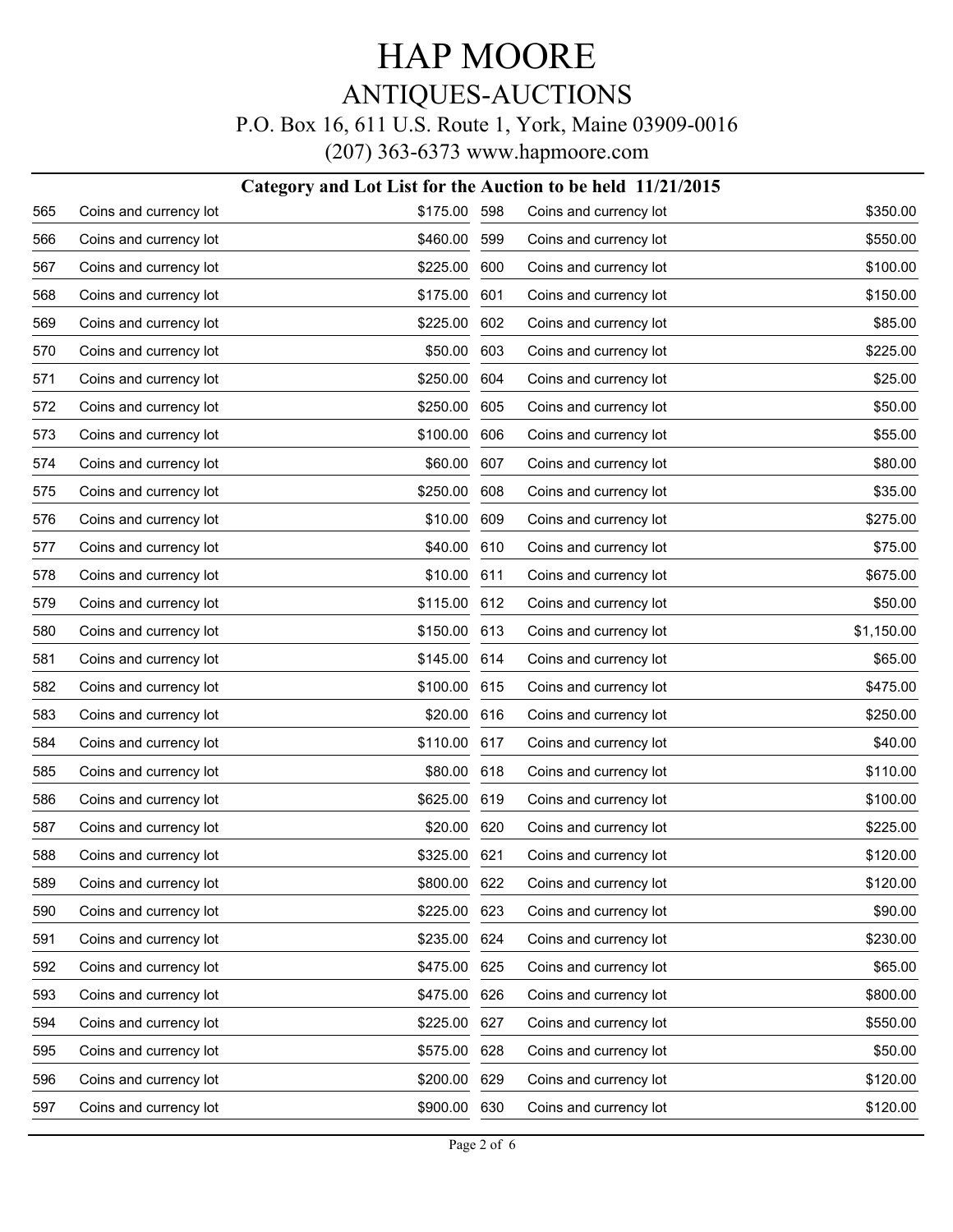## HAP MOORE ANTIQUES-AUCTIONS P.O. Box 16, 611 U.S. Route 1, York, Maine 03909-0016

(207) 363-6373 www.hapmoore.com

|     | Category and Lot List for the Auction to be held 11/21/2015 |            |     |                         |            |  |
|-----|-------------------------------------------------------------|------------|-----|-------------------------|------------|--|
| 631 | Coins and currency lot                                      | \$170.00   | 664 | Coins and currency lot  | \$375.00   |  |
| 632 | Coins and currency lot                                      | \$110.00   | 665 | Coins and currency lotv | \$65.00    |  |
| 633 | Coins and currency lot                                      | \$95.00    | 666 | Coins and currency lot  | \$115.00   |  |
| 634 | Coins and currency lot                                      | \$50.00    | 667 | Coins and currency lot  | \$315.00   |  |
| 635 | Coins and currency lot                                      | \$80.00    | 668 | Coins and currency lot  | \$40.00    |  |
| 636 | Coins and currency lot                                      | \$1,000.00 | 669 | Coins and currency lot  | \$80.00    |  |
| 637 | Coins and currency lot                                      | \$80.00    | 670 | Coins and currency lot  | \$20.00    |  |
| 638 | Coins and currency lot                                      | \$80.00    | 671 | Coins and currency lot  | \$935.00   |  |
| 639 | Coins and currency lot                                      | \$135.00   | 672 | Coins and currency lot  | \$935.00   |  |
| 640 | Coins and currency lot                                      | \$10.00    | 673 | Coins and currency lot  | \$935.00   |  |
| 641 | Coins and currency lot                                      | \$25.00    | 674 | Coins and currency lot  | \$935.00   |  |
| 642 | Coins and currency lot                                      | \$275.00   | 675 | Coins and currency lot  | \$935.00   |  |
| 643 | Coins and currency lot                                      | \$775.00   | 676 | Coins and currency lot  | \$935.00   |  |
| 644 | Coins and currency lot                                      | \$60.00    | 677 | Coins and currency lot  | \$935.00   |  |
| 645 | Coins and currency lot                                      | \$600.00   | 678 | Coins and currency lot  | \$935.00   |  |
| 646 | Coins and currency lot                                      | \$350.00   | 679 | Coins and currency lot  | \$935.00   |  |
| 647 | Coins and currency lot                                      | \$550.00   | 680 | Coins and currency lot  | \$935.00   |  |
| 648 | Coins and currency lot                                      | \$25.00    | 681 | Coins and currency lot  | \$1,600.00 |  |
| 649 | Coins and currency lot                                      | \$115.00   | 682 | Coins and currency lot  | \$4,200.00 |  |
| 650 | Coins and currency lot                                      | \$250.00   | 683 | Coins and currency lot  | \$4,200.00 |  |
| 651 | Coins and currency lot                                      | \$60.00    | 684 | Coins and currency lot  | \$110.00   |  |
| 652 | Coins and currency lot                                      | \$225.00   | 685 | Coins and currency lot  | \$300.00   |  |
| 653 | Coins and currency lot                                      | \$75.00    | 686 | Coins and currency lot  | \$65.00    |  |
| 654 | Coins and currency lot                                      | \$120.00   | 700 | Coins and currency lot  | \$475.00   |  |
| 655 | Coins and currency lot                                      | \$55.00    | 701 | Coins and currency lot  | \$575.00   |  |
| 656 | Coins and currency lot                                      | \$75.00    | 702 | Coins and currency lot  | \$350.00   |  |
| 657 | Coins and currency lot                                      | \$1,750.00 | 703 | Coins and currency lot  | \$675.00   |  |
| 658 | Coins and currency lot                                      | \$2,800.00 | 704 | Coins and currency lot  | \$20.00    |  |
| 659 | Coins and currency lot                                      | \$550.00   | 705 | Coins and currency lot  | \$130.00   |  |
| 660 | Coins and currency lot                                      | \$225.00   | 706 | Coins and currency lot  | \$70.00    |  |
| 661 | Coins and currency lot                                      | \$225.00   | 707 | Coins and currency lot  | \$135.00   |  |
| 662 | Coins and currency lot                                      | \$155.00   | 708 | Coins and currency lot  | \$135.00   |  |
| 663 | Coins and currency lot                                      | \$70.00    | 709 | Coins and currency lot  | \$225.00   |  |
|     |                                                             |            |     |                         |            |  |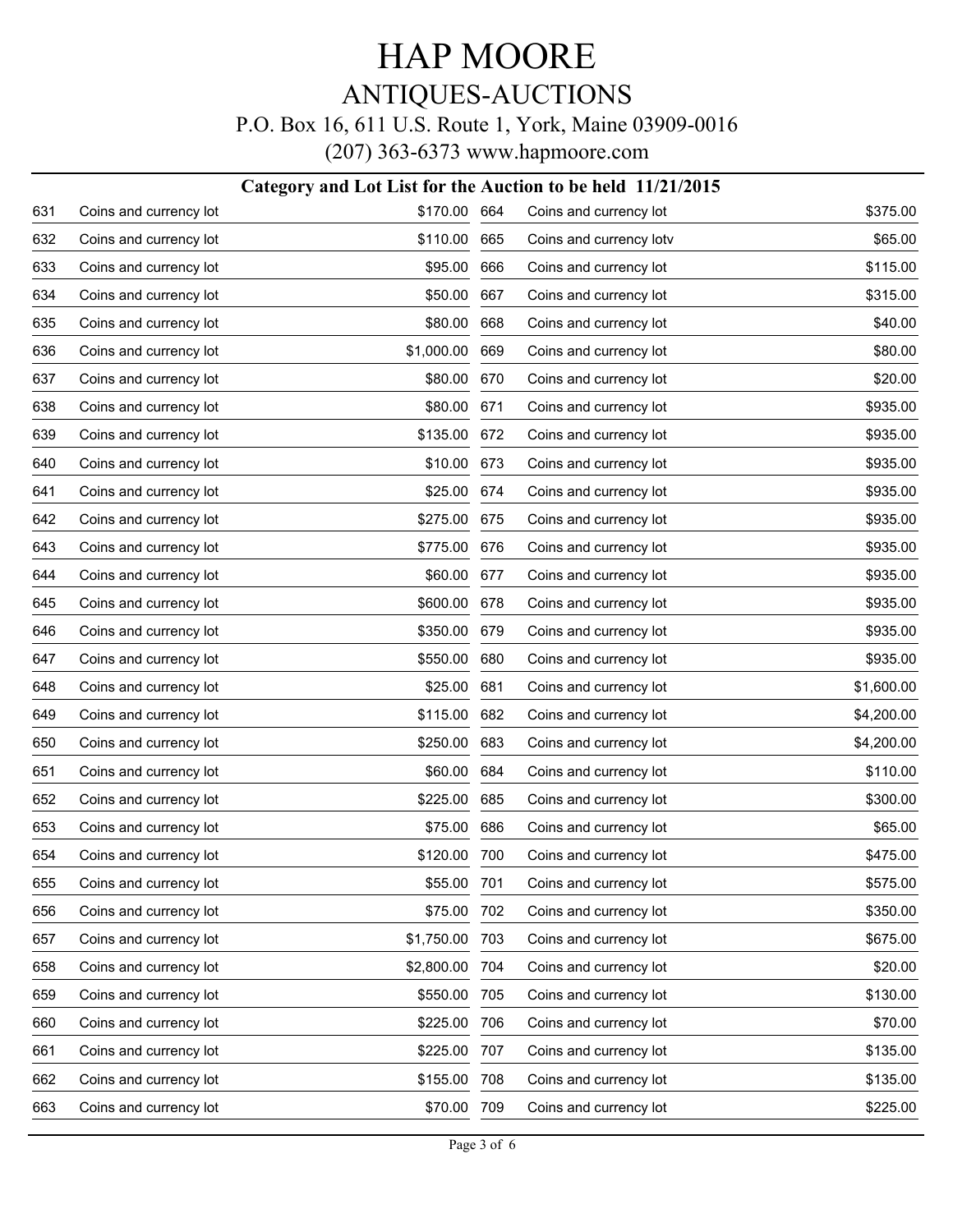# HAP MOORE ANTIQUES-AUCTIONS

### P.O. Box 16, 611 U.S. Route 1, York, Maine 03909-0016

(207) 363-6373 www.hapmoore.com

|     | Category and Lot List for the Auction to be held 11/21/2015 |                |     |                      |            |  |
|-----|-------------------------------------------------------------|----------------|-----|----------------------|------------|--|
| 710 | Coins and currency lot                                      | \$130.00       | 782 | Coins & currency lot | \$1,100.00 |  |
| 711 | Coins and currency lot                                      | \$90.00        | 783 | Coins & currency lot | \$300.00   |  |
| 712 | Coins and currency lot                                      | \$110.00       | 784 | Coins & currency lot | \$250.00   |  |
| 713 | Coins and currency lot                                      | \$95.00        | 785 | Coins & currency lot | \$525.00   |  |
| 714 | Coins and currency lot                                      | \$90.00        | 786 | Coins & currency lot | \$275.00   |  |
| 715 | Coins and currency lot                                      | \$500.00       | 787 | Coins & currency lot | \$450.00   |  |
| 716 | Coins and currency lot                                      | \$200.00       | 788 | Coins & currency lot | \$220.00   |  |
| 717 | Coins and currency lot                                      | \$160.00       | 789 | Coins & currency lot | \$210.00   |  |
| 718 | Coins and currency lot                                      | \$150.00       | 790 | Coins & currency lot | \$235.00   |  |
| 758 | Coins & currency lot                                        | \$325.00       | 791 | Coins & currency lot | \$975.00   |  |
| 759 | Coins & currency lot                                        | \$135.00       | 792 | Coins & currency lot | \$140.00   |  |
| 760 | Coins & currency lot                                        | \$1,350.00     | 793 | Coins & currency lot | \$160.00   |  |
| 761 | Coins & currency lot                                        | \$725.00       | 794 | Coins & currency lot | \$160.00   |  |
| 762 | Coins & currency lot                                        | \$90.00        | 795 | Coins & currency lot | \$475.00   |  |
| 763 | Coins & currency lot                                        | \$475.00       | 796 | Coins & currency lot | \$1,000.00 |  |
| 764 | Coins & currency lot                                        | \$375.00       | 797 | Coins & currency lot | \$225.00   |  |
| 765 | Coins & currency lot                                        | \$80.00        | 798 | Coins & currency lot | \$1,000.00 |  |
| 766 | Coins & currency lot                                        | \$775.00       | 799 | Coins & currency lot | \$1,000.00 |  |
| 767 | Coins & currency lot                                        | \$300.00       | 800 | Coins & currency lot | \$1,000.00 |  |
| 768 | Coins & currency lot                                        | \$250.00       | 801 | Coins & currency lot | \$205.00   |  |
| 769 | Coins & currency lot                                        | \$525.00       | 802 | Coins & currency lot | \$1,050.00 |  |
| 770 | Coins & currency lot                                        | \$300.00       | 803 | Coins & currency lot | \$425.00   |  |
| 771 | Coins & currency lot                                        | \$450.00       | 804 | Coins & currency lot | \$300.00   |  |
| 772 | Coins & currency lot                                        | \$600.00       | 805 | Coins & currency lot | \$270.00   |  |
| 773 | Coins & currency lot                                        | \$325.00 806   |     | Coins & currency lot | \$260.00   |  |
| 774 | Coins & currency lot                                        | \$350.00       | 807 | Coins & currency lot | \$270.00   |  |
| 775 | Coins & currency lot                                        | \$475.00       | 808 | Coins & currency lot | \$240.00   |  |
| 776 | Coins & currency lot                                        | \$425.00       | 809 | Coins & currency lot | \$200.00   |  |
| 777 | Coins & currency lot                                        | \$250.00       | 810 | Coins & currency lot | \$210.00   |  |
| 778 | Coins & currency lot                                        | \$500.00       | 811 | Coins & currency lot | \$200.00   |  |
| 779 | Coins & currency lot                                        | \$2,300.00     | 812 | Coins & currency lot | \$190.00   |  |
| 780 | Coins & currency lot                                        | \$1,400.00 813 |     | Coins & currency lot | \$320.00   |  |
| 781 | Coins & currency lot                                        | \$1,100.00 814 |     | Coins & currency lot | \$195.00   |  |
|     |                                                             |                |     |                      |            |  |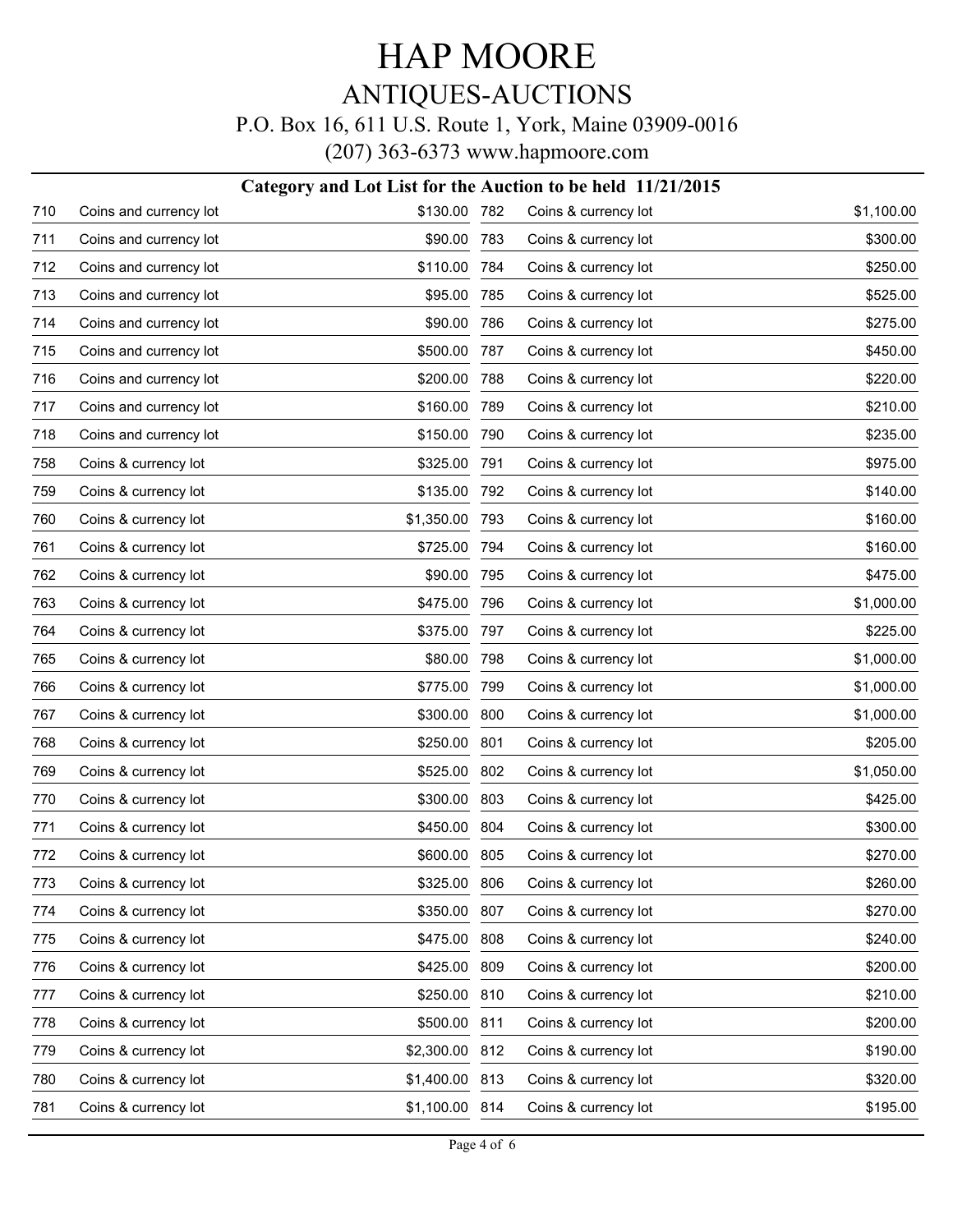# HAP MOORE

### ANTIQUES-AUCTIONS

#### P.O. Box 16, 611 U.S. Route 1, York, Maine 03909-0016

(207) 363-6373 www.hapmoore.com

#### **Category and Lot List for the Auction to be held 11/21/2015**

| 815 | Coins & currency lot   | \$170.00 | 692   | Stamps        | \$210.00 |
|-----|------------------------|----------|-------|---------------|----------|
| 816 | Coins & currency lot   | \$120.00 | 693   | <b>Stamps</b> | \$700.00 |
| 817 | Coins & currency lot   | \$300.00 | 694   | <b>Stamps</b> | \$105.00 |
| 818 | Coins & currency lot   | \$250.00 | 695   | Stamps        | \$280.00 |
| 819 | Coins & currency lot   | \$690.00 | 696   | <b>Stamps</b> | \$325.00 |
| 820 | Coins & currency lot   | \$300.00 | 697   | Stamps        | \$30.00  |
| 821 | Coins & currency lot   | \$250.00 | 698   | <b>Stamps</b> | \$950.00 |
| 822 | Coins & currency lot   | \$260.00 | 699   | Stamps        | \$30.00  |
| 823 | Coins & currency lot   | \$250.00 | 719   | <b>Stamps</b> | \$50.00  |
| 824 | Coins & currency lot   | \$250.00 | 720   | Stamps        | \$275.00 |
| 825 | Coins & currency lot   | \$360.00 | 721   | <b>Stamps</b> | \$35.00  |
| 826 | Coins & currency lot   | \$100.00 | 722   | Stamps        | \$10.00  |
| 827 | Coins & currency lot   | \$80.00  | 723   | <b>Stamps</b> | \$40.00  |
| 828 | Coins & currency lot   | \$975.00 | 724   | Stamps        | \$75.00  |
| 829 | Coins & currency lot   | \$575.00 | 725   | <b>Stamps</b> | \$10.00  |
| 830 | Coins & currency lot   | \$400.00 | 726   | Stamps        | \$60.00  |
| 831 | Coins & currency lot   | \$325.00 | 727   | <b>Stamps</b> | \$10.00  |
| 832 | Coins & currency lot   | \$430.00 | 728   | Stamps        | \$5.00   |
| 833 | Coins & currency lot   | \$450.00 | 729   | <b>Stamps</b> | \$850.00 |
| 834 | Coins & currency lot   | \$900.00 | 730   | Stamps        | \$5.00   |
| 835 | Coins & currency lot   | \$175.00 | 731   | <b>Stamps</b> | \$80.00  |
| 836 | Coins & currency lot   | \$850.00 | 732   | Stamps        | \$225.00 |
| 837 | Coins & currency lot   | \$180.00 | 733   | <b>Stamps</b> | \$50.00  |
| 838 | Coins & currency lot   | \$50.00  | 734   | Stamps        | \$10.00  |
| 839 | Coins & currency lot   | \$145.00 | - 735 | <b>Stamps</b> | \$55.00  |
| 841 | Coins and currency lot | \$75.00  | 736   | Stamps        | \$20.00  |
|     |                        |          | 737   | Stamps        | \$20.00  |
|     | <b>Stamps</b>          |          | 738   | Stamps        | \$80.00  |
| 687 | <b>Stamps</b>          | \$20.00  | 739   | Stamps        | \$300.00 |
| 688 | Stamps                 | \$25.00  | 740   | Stamps        | \$150.00 |
| 689 | Stamps                 | \$20.00  | 741   | Stamps        | \$130.00 |
| 690 | Stamps                 | \$195.00 | 742   | <b>Stamps</b> | \$10.00  |
| 691 | <b>Stamps</b>          | \$600.00 | 743   | Stamps        | \$10.00  |
|     |                        |          |       |               |          |